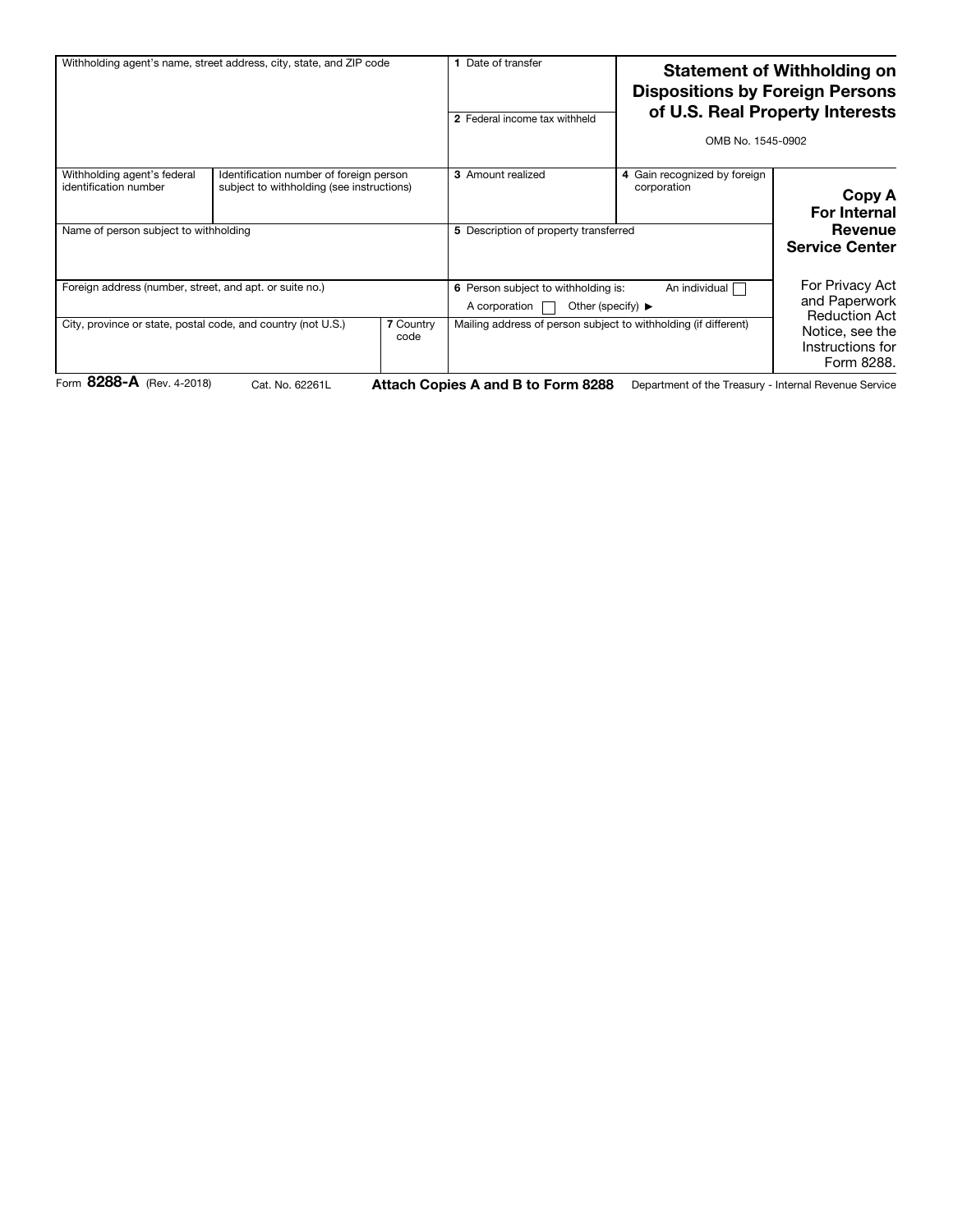| Withholding agent's name, street address, city, state, and ZIP code |                                                                                      | Date of transfer<br>2 Federal income tax withheld |                                                                                                                | <b>Statement of Withholding on</b><br><b>Dispositions by Foreign Persons</b><br>of U.S. Real Property Interests<br>OMB No. 1545-0902 |                                                                               |
|---------------------------------------------------------------------|--------------------------------------------------------------------------------------|---------------------------------------------------|----------------------------------------------------------------------------------------------------------------|--------------------------------------------------------------------------------------------------------------------------------------|-------------------------------------------------------------------------------|
| Withholding agent's federal<br>identification number                | Identification number of foreign person<br>subject to withholding (see instructions) |                                                   | <b>3</b> Amount realized                                                                                       | 4 Gain recognized by foreign<br>corporation                                                                                          | Copy B<br>Send to<br><b>Internal</b>                                          |
| Name of person subject to withholding                               |                                                                                      |                                                   | 5 Description of property transferred                                                                          |                                                                                                                                      | Revenue<br><b>Service Center</b><br>(For Use by<br>Person                     |
| Foreign address (number, street, and apt. or suite no.)             |                                                                                      |                                                   | An individual<br>6 Person subject to withholding is:<br>Other (specify) $\blacktriangleright$<br>A corporation |                                                                                                                                      | <b>Subject to</b><br>Withholding)                                             |
| City, province or state, postal code, and country (not U.S.)        |                                                                                      | <b>7 Country</b><br>code                          |                                                                                                                | Mailing address of person subject to withholding (if different)                                                                      | This information is<br>being furnished to<br>the Internal<br>Revenue Service. |

Form 8288-A (Rev. 4-2018)

Department of the Treasury - Internal Revenue Service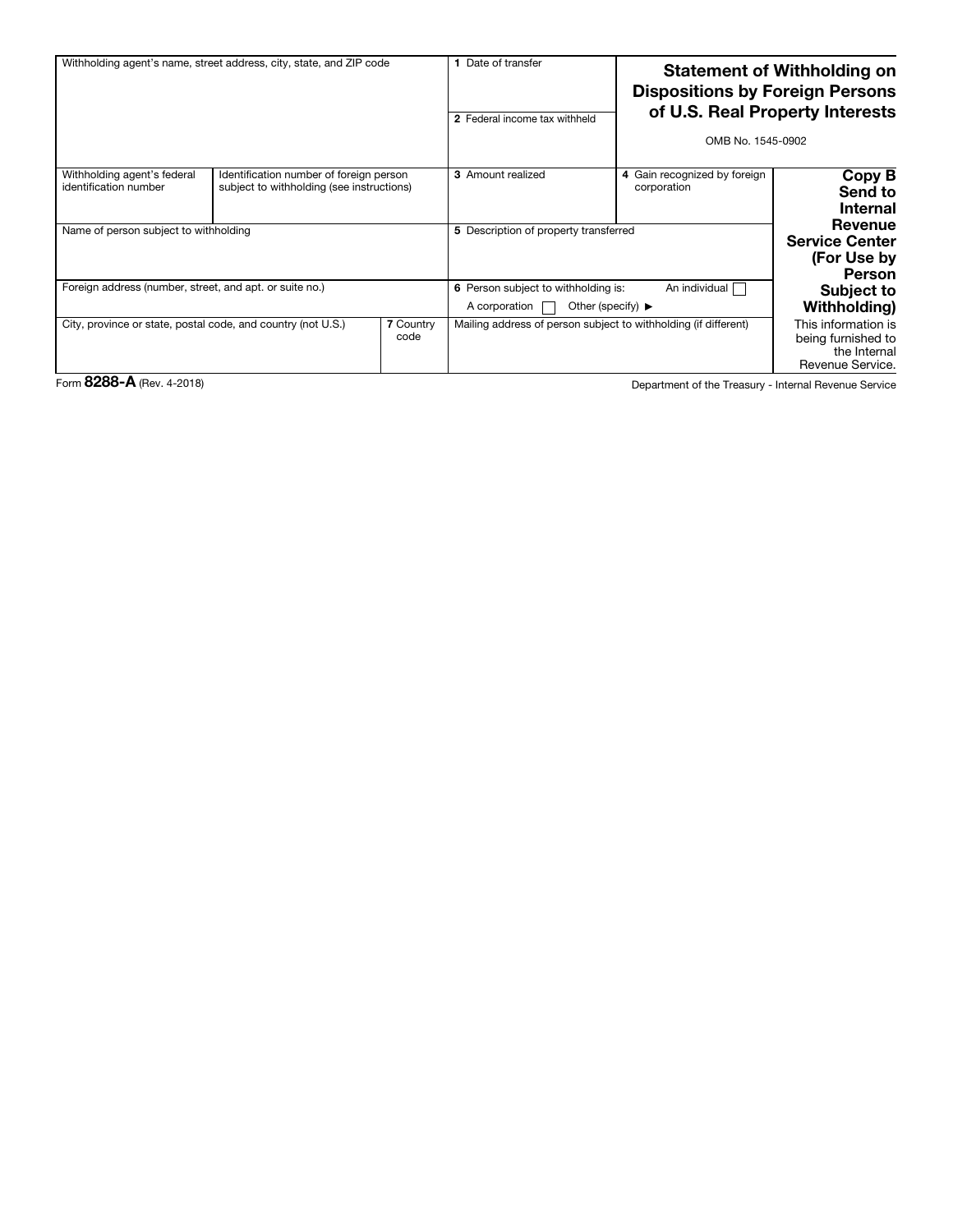## Instructions for the Person Subject to **Withholding**

Note. A transferee required to withhold under section1446(f)(1) must write "Section 1446(f)(1) withholding" at the top of Copies  $\overrightarrow{A}$  and B of Form 8288-A before sending them to the IRS. See section 5 of Notice 2018-29 for more information.

Generally, if you are a foreign person that disposes of real property located in the United States as seller or transferor, the buyer or other transferee must withhold 15% of the amount realized. Certain foreign interest holders that are beneficiaries or shareholders are subject to federal income tax withholding at a rate of 21% (35% for distributions made before January 1, 2018).

You must file a U.S. tax return (Form 1040NR, 1041, 1065, 1065-B, or 1120-F) to report the sale or other disposition as effectively connected with the conduct of a trade or business in the United States. To receive credit for any federal income tax withheld shown in box 2, attach Form 8288-A to your tax return, unless you make a request for early refund. Foreign partnerships, other than publicly traded partnerships (PTPs), should report the withholding on Form 8804, and attach Form 8288-A. PTPs and their nominees should use Forms 1042 and 1042-S to report the withholding. See Pub. 515 and Pub. 519 for more information.

If the amount shown in box 2 is greater than your maximum tax liability, you may apply for an early refund. However, you must still file your tax return when due. To apply for an early refund, you must first get a withholding certificate. No particular form is required for an application for early refund, but it must include the following information in separate paragraphs numbered as shown below:

1. Your name, address, and U.S. taxpayer identification number;

2. The amount required to be withheld as stated in the withholding certificate issued by the IRS;

3. The amount withheld shown in box 2 (attach a copy of this Form 8288-A); and

4. The amount to be refunded.

Send your application for a withholding certificate and/or application for early refund to Ogden Service Center, P.O. Box 409101, Ogden, UT 84409.

Note. The early refund procedures discussed above are not available for withholding under section 1446(f)(1).

See Pub. 515 and Form 8288-B for information about withholding certificates.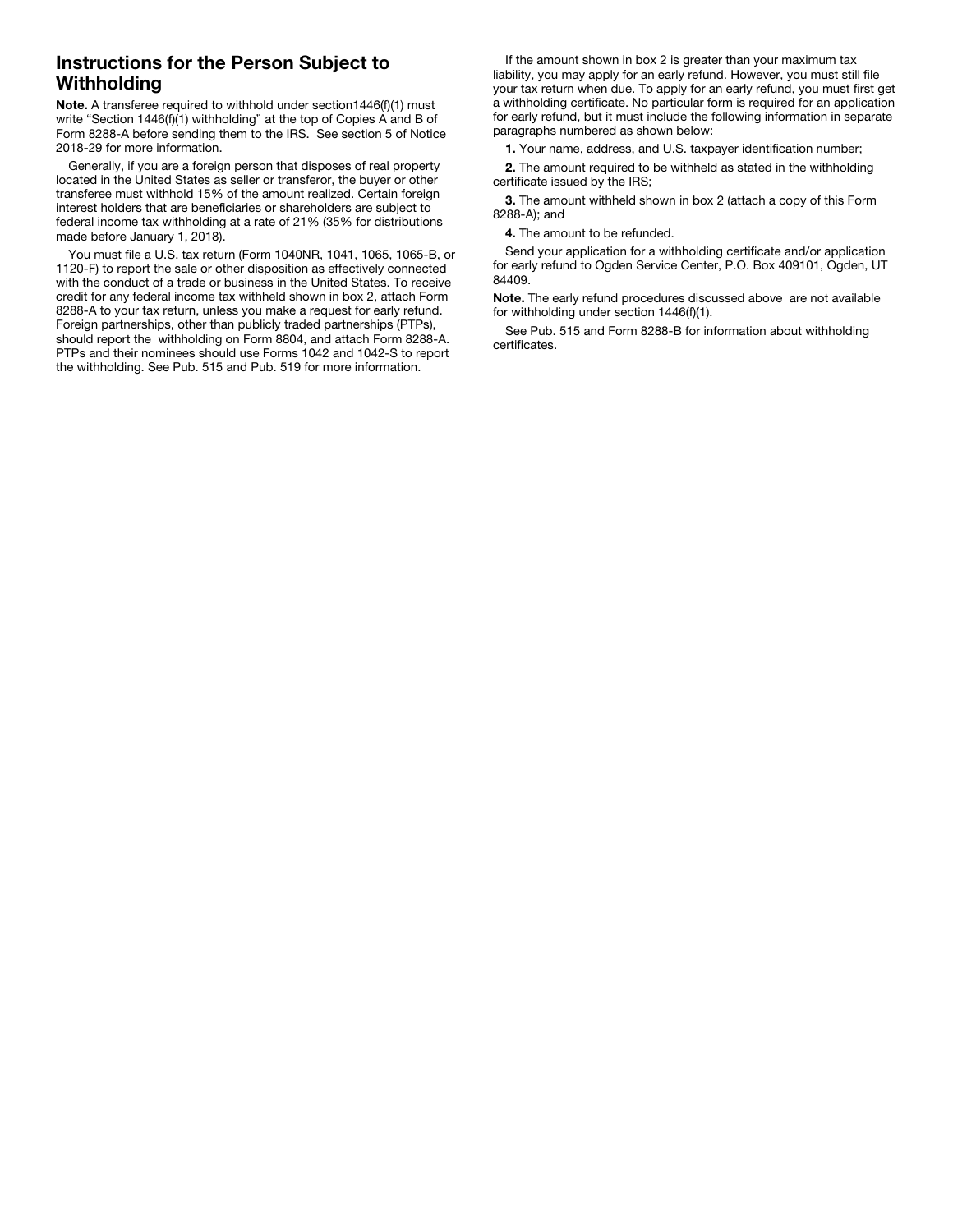| Withholding agent's name, street address, city, state, and ZIP code                                                                                 |                                                                                      |  | Date of transfer<br>2 Federal income tax withheld                                                                                                                                   | <b>Statement of Withholding on</b><br><b>Dispositions by Foreign Persons</b><br>of U.S. Real Property Interests<br>OMB No. 1545-0902 |                                                                                                               |  |
|-----------------------------------------------------------------------------------------------------------------------------------------------------|--------------------------------------------------------------------------------------|--|-------------------------------------------------------------------------------------------------------------------------------------------------------------------------------------|--------------------------------------------------------------------------------------------------------------------------------------|---------------------------------------------------------------------------------------------------------------|--|
| Withholding agent's federal<br>identification number<br>Name of person subject to withholding                                                       | Identification number of foreign person<br>subject to withholding (see instructions) |  | 3 Amount realized<br>5 Description of property transferred                                                                                                                          | 4 Gain recognized by foreign<br>corporation                                                                                          | Copy C<br>For<br>Withholding<br>Agent                                                                         |  |
| Foreign address (number, street, and apt. or suite no.)<br>City, province or state, postal code, and country (not U.S.)<br><b>7 Country</b><br>code |                                                                                      |  | An individual [<br>6 Person subject to withholding is:<br>Other (specify) $\blacktriangleright$<br>A corporation<br>Mailing address of person subject to withholding (if different) |                                                                                                                                      | For Privacy Act<br>and Paperwork<br><b>Reduction Act</b><br>Notice, see the<br>Instructions for<br>Form 8288. |  |
| Form 8288-A (Rev. 4-2018)<br>Keep for your records<br>Department of the Treasury - Internal Revenue Service                                         |                                                                                      |  |                                                                                                                                                                                     |                                                                                                                                      |                                                                                                               |  |